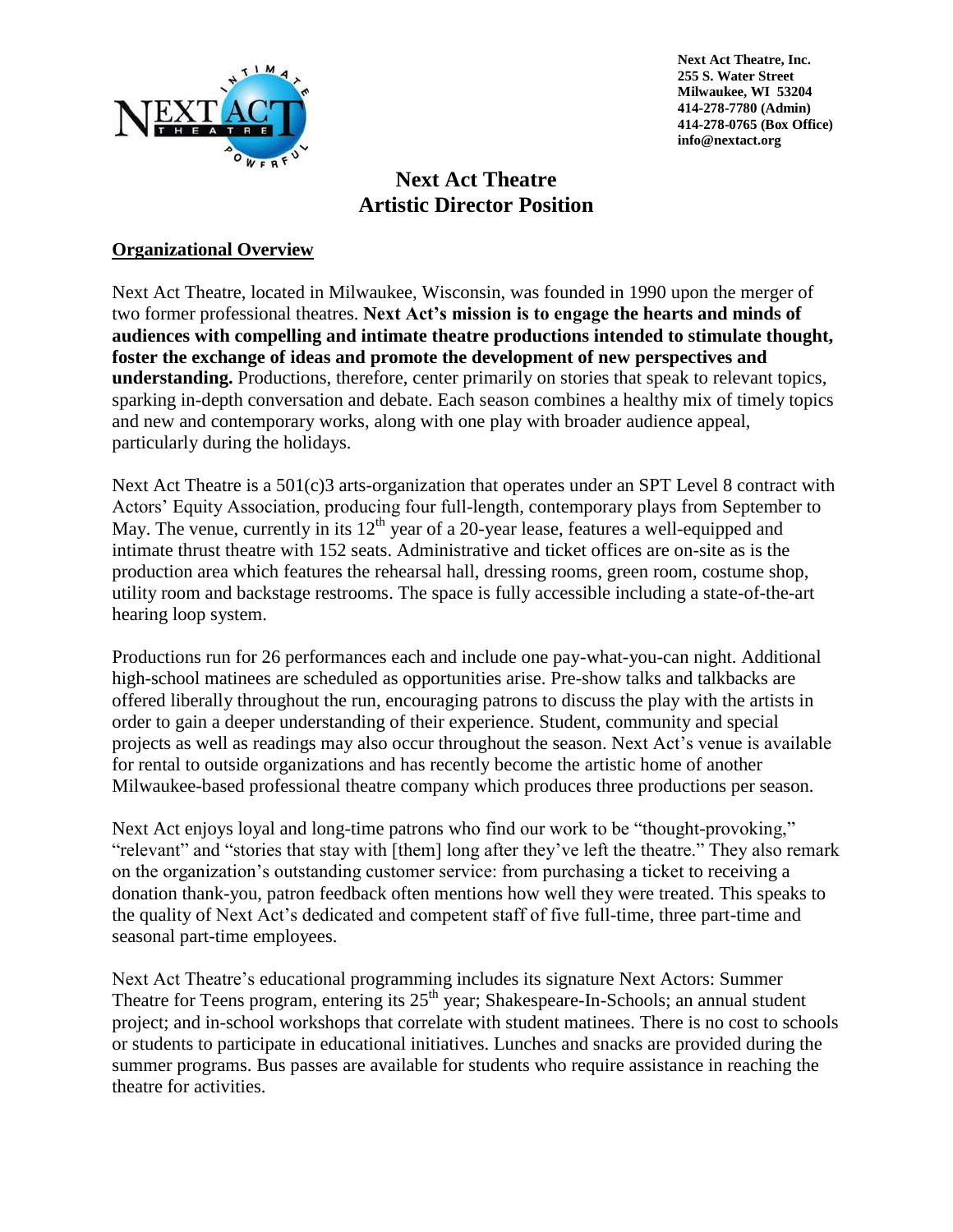Next Act Theatre currently has a 16-member Board of Directors (out of 20 seats) whose backgrounds reflect legal, educational, business and entrepreneurial fields. They are committed to the fiscal health and longevity of the organization, lending their talents and expertise to achieve those goals. Next Act is a proud Member Group of the United Performing Arts Fund (UPAF) and is firmly rooted in the robust theatre community of the greater Milwaukee area. Next Act Theatre's 2021-2022 budget is \$870,000. A pre-pandemic earned-to-contributed ratio is typically at 40/60.

Next Act Theatre has 1,244 season subscribers, pre-pandemic. Hundreds of high school-aged students attend matinees and educational programming annually.

### **Leadership Overview**

Following the first two challenging years of the newly-merged Next Act Theatre in 1990, the organization was re-structured, to be led by a collaborative management team of Managing Director Charles Kakuk and Producing Artistic Director David Cecsarini (co-founder of Next Act). Over the next 22 years, this management team and a small, talented staff re-built the company and established Next Act as a highly-functional, artistically-sound performing arts organization.

Unfortunately, Mr. Kakuk endured a protracted health battle in the latter years of his tenure. In response to these health-enforced absences, existing staff assimilated many of his tasks and duties. This re-distribution of duties resulted in the Producing Artistic Director, David Cecsarini, maintaining many administrative functions such as payroll, accounting, contracting, government correspondence and other tasks not typically-associated with the role of Artistic Director. Following the death of Next Act's Managing Director, Mr. Cecsarini retained sole Executive authority of the organization, though this authority was implemented with an ongoing commitment to collaboration with colleagues and oversight from the Board.

After 32 seasons, Cecsarini will be stepping out of the Producing Artistic Director role as of the end of this calendar year.

Next Act will re-structure the organization to make way for a new Artistic Director whose responsibilities will be dedicated first and foremost to furthering the artistic mission, vision and reputation of the theatre. This organizational transition has begun with re-assigning administrative duties handled by the current Producing Artistic Director, among existing and augmented staff. The new Artistic Director will share executive authority in a collaborative arrangement with Department heads. Once this new arrangement of organizational leadership has been established (6 months to one year), administrative needs will be re-assessed by staff and Board. Subsequent restructuring will be explored and implemented as required, to ensure continuing success of the organization.

### **The New Artistic Director Position**

The Artistic Director will be charged with embracing the Next Act Theatre mission, and will establish the vision and methods needed to pursue and enhance that mission. The Artistic Director, in collaboration with staff leadership, will share responsibility for all operational aspects of the organization and be collectively accountable to the Board of Directors for artistic and management goals and implementation of Board policy.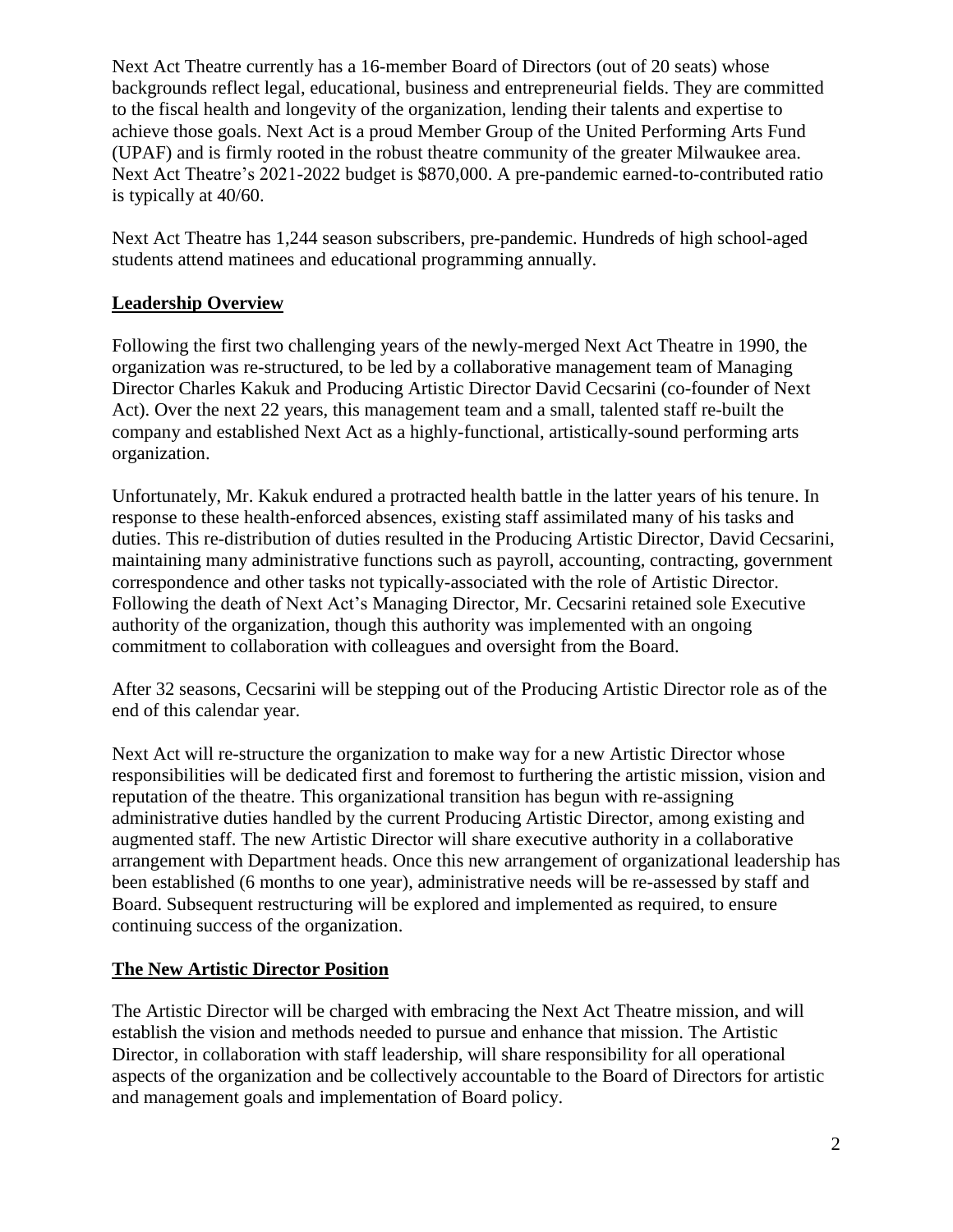The Artistic Director is asked to make the commitment to Next Act Theatre their primary professional responsibility. Residency in the Milwaukee area is a vital aspect of this commitment.

### **Qualifications:**

- Bachelor's degree desirable; or significant, recent artistic and managerial experience in the field.
- Proven record in producing and directing successful live stage productions.
- Ability to articulate and support the vision of the organization through both internal/external communications.
- Demonstrable background in building effective, productive artistic and administrative teams through collaboration; maintaining a positive working culture, granting agency to, and trust in, the existing staff.
- Excellent verbal and written communication skills.
- Satisfaction in serving as an ambassador of Next Act in business and social settings.
- Familiarity with contract procedures of Actors' Equity Association, USA829 (designers), SDC (directors) and other unions.
- Familiarity with budgeting, focusing primarily on production budgets: prioritization and efficiency as goals.
- Strong interest in the value of arts education programming.

## **Primary Responsibilities:**

### **Artistic**

- Articulate and represent the Next Act mission publicly and within the organization itself.
- In consultation with staff and Board advisors, select production material as guided by and in support of the mission of Next Act.
- With assistance from Production Manager, secure artistic personnel for each season: actors, guest directors, designers, technical staff.
- Supervise and/or approve artistic output: mainstage productions, media representation, education and outreach initiatives and events.
- Represent Next Act onstage through direct artistic participation as actor and/or director.
- Maintain a presence in the professional theatre community, attending general and diversity auditions, plays, talks and meetings. Develop and maintain a strong knowledge of local available talent while keeping a pulse on industry trends.

## **Administrative**

- Work collaboratively with Marketing, Development, Production and Box Office staff to determine and coordinate all necessary means to support the Next Act artistic mission.
- In collaboration with the Executive Board and administrative staff, create and maintain an annual budget, subject to regular oversight by the Finance Committee.
- Assist and support Marketing Director with artistic insights, sales/promotional ideas, copy writing, personal interviews and appearances, etc.
- Assist and support Development Director with artistic mission insights, grant and donation ideas, grant copy editing, donor meetings, company representation at development events.